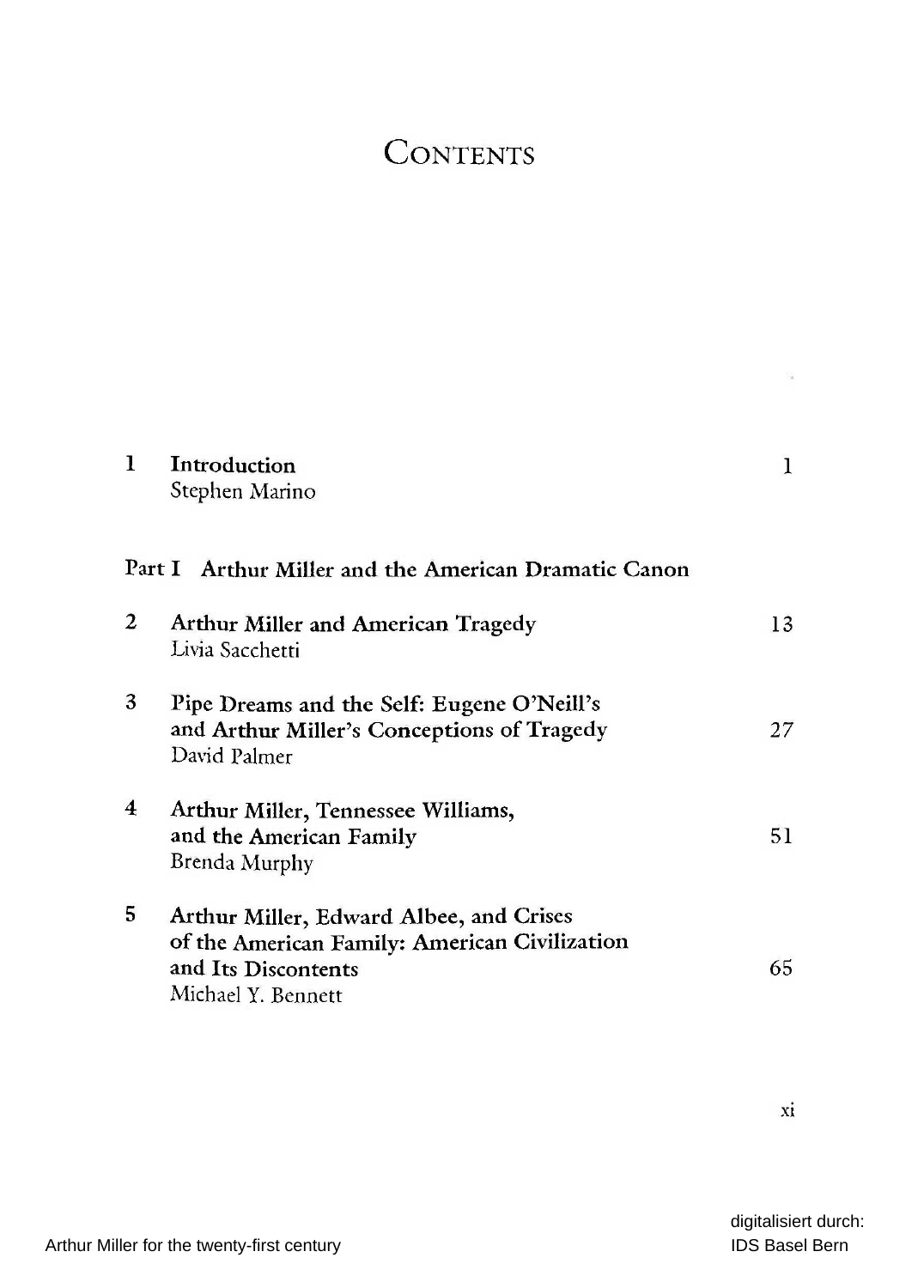| XH | <b>CONTENTS</b> |
|----|-----------------|
|    |                 |

| 6  | Arthur Miller and Contemporary American<br><b>Women Dramatists</b><br>Ellen B. Anthony                                                    | 75  |
|----|-------------------------------------------------------------------------------------------------------------------------------------------|-----|
| 7  | Shaming, Rebellion, and Tragedy: Arthur Miller<br>and African American Drama<br>David Palmer                                              | 99  |
| 8  | "Some Men Don't Bounce": Miller's The Price, Mamet's<br>American Buffalo, and Shepard's The Late Henry Moss<br>E. Andrew Lee              | 123 |
|    | Part II Arthur Miller, the Writer                                                                                                         |     |
| 9  | Approaches to Teaching All My Sons: Making<br>the Play Matter Across the Curriculum<br>Jan Balakian                                       | 141 |
| 10 | Irish Immigrant Rebellion in O'Neill's The Hairy Ape<br>and Miller's A Memory of Two Mondays<br>Joshua E. Polster                         | 161 |
| 11 | Before the Empty Bench: The Equivocal Motif<br>of "Trial" in Arthur Miller's Works<br>Rupendra Guha Majumdar                              | 177 |
| 12 | Reaganism in The Ride Down Mt. Morgan<br>Thiago Russo                                                                                     | 197 |
| 13 | Arthur Miller, Essayist<br>Matthew Roudané                                                                                                | 211 |
| 14 | Viewing the Playwright Through a Different Lens:<br>Miller's Fiction and How It Connects to His Life<br>and Drama<br>Susan C. W. Abbotson | 219 |